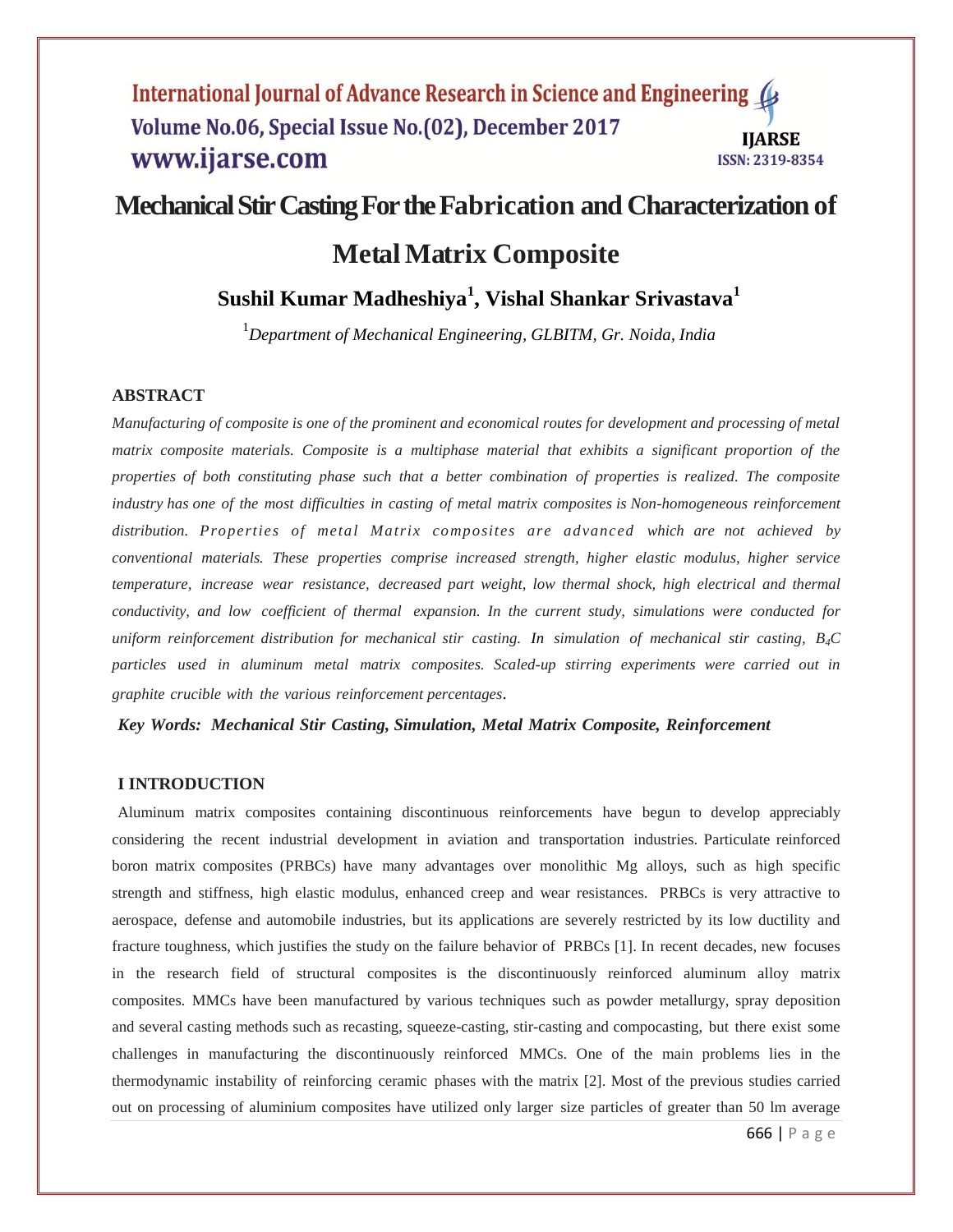## International Journal of Advance Research in Science and Engineering Volume No.06, Special Issue No.(02), December 2017 **IIARSE** www.ijarse.com ISSN: 2319-8354

particle size (APS). On the other hand, incorporation of fine particles by liquid metal stir casting leads to poor distribution and agglomeration. Hence, this investigation attempts to synthesis Al–fly ash composites using fine particles of size 13 lm APS by three different routes namely liquid metal stir casting, compocasting and modified compocasting for arriving at the best synthesizing route [3]. Metal matrix composites (MMCs) are advanced materials providing properties which cannot be achieved by conventional materials such as light weight, high specific strength, high specific modulus, low coefficient of thermal expansion and good wear resistance. Among the manufacturing processes for discontinuous MMCs, stir casting and compocasting are widely used for their simplicity and low cost. However, if the process parameters are not adequately controlled, the composite shows a non- homogeneous particle distribution and then a reduction of the mechanical properties. Considerable interest is currently devoted to the study of the effects of mechanical working on MMCs and it has been shown that some improvements in strength and ductility can be observed with the application to particulate reinforced aluminium composites of plastic deformation processes, such as extrusion, rolling and forging. The ability to achieve a near net shape structural component by conventional deformation processes, which cannot be applied to ceramic and polymer matrix composites, also reduces the problems related to the secondary manufacturing processes, such as cutting, machining and joining, making their application more attractive also from an economic point of view [4-6].

There are several fabrication techniques available to manufacture MMC materials. Among the variety of manufacturing processes available for discontinuous MMC production, stir casting is generally accepted, and currently practiced commercially. Stir casting of MMCs generally involves producing a melt of the selected matrix material, followed by the introduction of a reinforcing material into the melt and obtaining a suitable dispersion through stirring [7]. The continuous evaluation of emerging trends and stimuli to introduce novel materials to meet the requirements of various strategic application leads to development of functionally gradient materials and composites. In recent years, composite materials have been used for structural and nonstructural applications in aeronautical and transport industries, due to their enhanced mechanical and thermo physical properties [8]. Tape casting is a low cost process for making high quality laminated materials for which an adequate thickness control and good surface finish are required. This is one of the most widely used techniques for producing thin ceramic sheets. In this process, a well-mixed slurry consisting of a suspension of ceramic particles along with other additives, such as dispersants to assure the stabilisation, and binders and plasticizers to confer adequate strength and flexibility to the tape [9]. Thixoforming is an attractive technology which combines the near-net-shape capabilities of die casting with the mechanical properties of forging. Besides, thixoformed parts are reported to be substantially higher in quality than die castings but lower in cost than forgings. Thixoforming uses semisolid slurries with globular solid particles uniformly suspended in a liquid matrix, which can be handled as a solid when at rest and flow like a liquid when sheared during the forming operation. Among several methods developed to produce such feedstock, magneto hydrodynamic (MHD) stirring, which involves the shearing of a solidifying liquid alloy in a conventional continuous DC caster with a rotating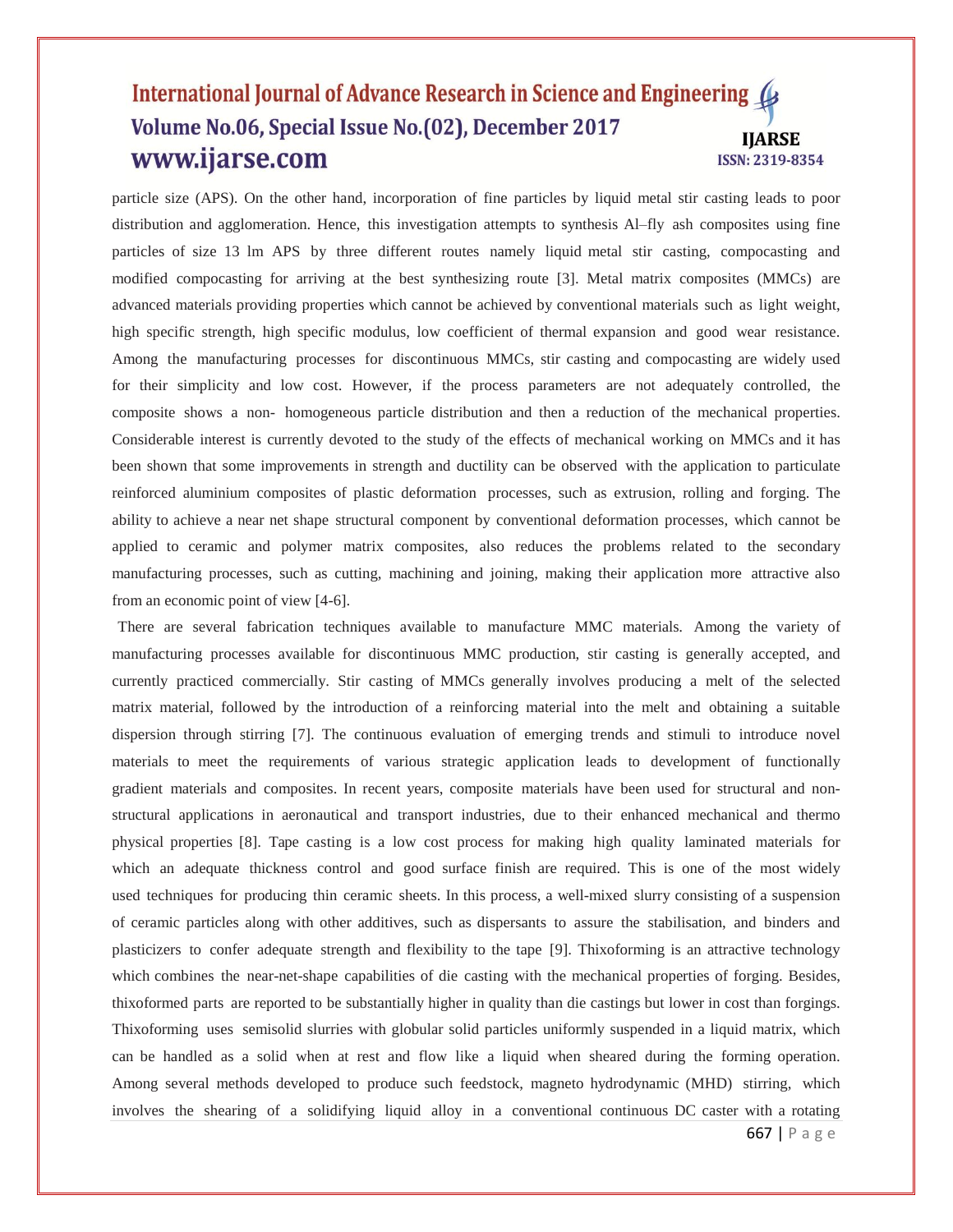## International Journal of Advance Research in Science and Engineering Volume No.06, Special Issue No.(02), December 2017 **IIARSE** www.ijarse.com ISSN: 2319-8354

electromagnetic field, is the most popular [10].

## **II MATERIALS AND METHODS**

# **2.1 Matrix Material**

Alloy AA356.0 has good machinability by using sharp, carbide-tipped (or better) tools with high raked and clearances abrasiveness can be overcome and high tool wear can be minimized. Moderate to fast speeds are recommended. Electroplated finishes are very good. Chemical conversion coatings give very good protection, but anodized appearance is only fair. Mechanical finishes on AA356.0 are good. All common welding method are excellent for joining this alloy. Brazing is not performed. This alloy has very good resistance to most common forms of corrosion.

## **2.2 Reinforcement material**

"Boron Carbide Semiconductors & Electronics" has emerged as a prominent field with respect to technology due to its exceptional advantages over conventional "Boron-based Semiconductors & Electronics". BCs material improves the efficiency of a semiconductor device by more than 20% and also facilitates production and usage of devices with much smaller form factor. Advanced features of Boron carbide useful for semiconductors are inherent radiation- resistance, high-temperature operating capacity, high voltage and power handling capacity, high power efficiency and flexibility to be used a substrate. Use of BCs in specifically the industrial, power, solar & wind sector (for power applications) also enables smaller heat sink, passive, and magnetic nature in system designs. BCs electronics also find applications in electric vehicles and hybrid electric vehicles, rail transportation, power supply units, photovoltaic applications, converters & inverters, and many more. Over the next ten years, Boron Carbide will become a part of mass manufacturing in the Semiconductors & Electronics industry. The other major sectors (other than power semiconductors) where BCs has scope in the semiconductor industry are opto-semiconductors (LEDs, Laser Diodes and Lighting) and high-temperature semiconductors (extreme temperature & rad-hard environment specific).

Boron Carbide (BCs) has become the choice for most of the next generation power semiconductor devices and high-temperature semiconductor devices and is quickly replacing the existing Boron technology. The various properties of Boron carbide such as wider band gap, larger critical electric field, and higher thermal conductivity let the BCs devices operate at higher temperatures and higher voltages offering higher power density and higher current density than the pure Si devices. These properties allow the BCs discretes such as Schottky diodes, MOSFETs, and the other advanced transistors to operate at much higher voltage levels, which are difficult for the counterpart Si devices. The BCs devices also help in reducing the conduction and switching losses, thereby offering higher efficiency in electronic systems.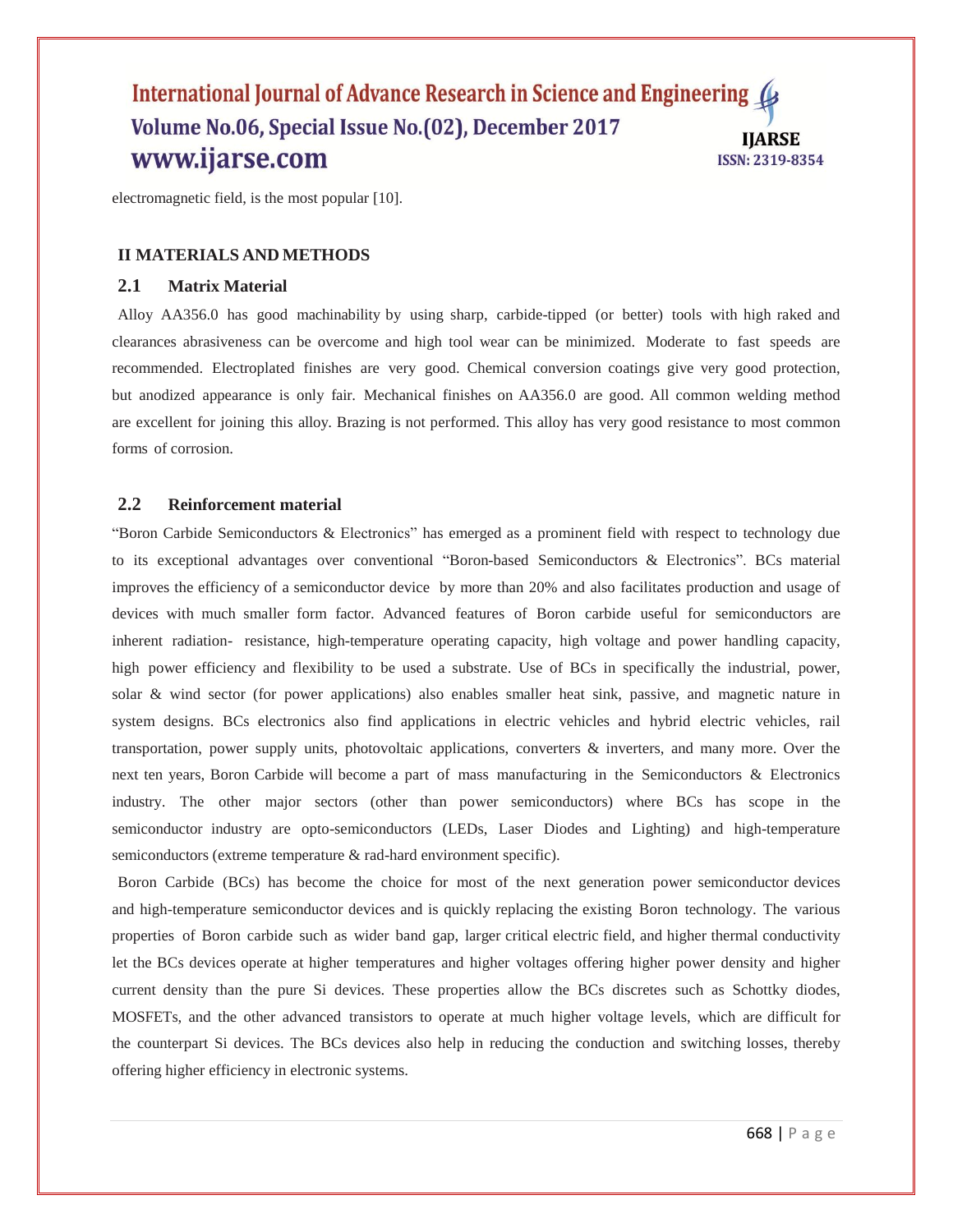## International Journal of Advance Research in Science and Engineering ( Volume No.06, Special Issue No.(02), December 2017 **IIARSE** www.ijarse.com ISSN: 2319-8354

#### **2.3 Experimental procedure**

For AA356/BCs metal matrix composite development pure AA356 alloy ingot and BCs average particles size 50 µm were mixed. The A A356 alloy ingot was melted in a graphite crucible. The required quantities of BCs particles were added in weight percent. The ceramics particles were mixed in a designed mixer by stirring for 5 minutes. The casting temperature was maintained at 700 degree centigrade. Schematic diagram of electromagnetic stir casting is given in Figure 1.



**Figure 1: Schematic diagram of mechanical stir casting route**

## **III RESULTS AND DISCUSSION**

Stirrer speeds as a slightly larger than 1/50 s were essential to imprison the flow pattern in the stirring speed range investigated. Faster stirrer speeds up to 1/1200 s did not affect captured image quality. Aperture control with au tomatic shutter speed settings did not produce good photographs due to the low shutter speeds recorded for the aperture range investigated (<1/60 s). Integral camera flash, with a white background to the Pyrex beaker, proved the best lighting solution. With this setup internal flow pattern were captured in 0.1% BCs fluids and external flow of the fluid could be observed in the 5% BCs fluid mixtures. At 50 rpm no dispersion of the particles occurred irrespective of blade angle or fluid. Uniform particulate dispersion times for a 5% BCs water mixture, for different stirring speeds above 50 rpm. It is observed that at 100 rpm and with 0 and 30◦ blade angles no uniform dispersion resulted, but with 45 and 60◦ blade angles there was full particulate dispersion. It is further observed for all stirring speeds that dispersion rates increase with increasing blade angle. Uniform particulate dispersion times for a 5% BCs glycerol/water mix (with 300mPa s viscosity), for the different stirring speeds results at 200, 250 and 300 rpm the range of dispersion time for three-, four- and turbine-bladed stirrers are 1920– 2700, 1680– 1980 and 900– 1320 s, respectively. Though therewas a tendency for reduced dispersion time with higher blade angle, it was found that for most cases the 60◦ angle produced the lowest dispersion times. The turbine stirrer again produced the lowest dispersion time.

Very similar results were observed for the higher viscosity (500, 800 and 1000mPas) glycerol/water mixtures tested. Uniform dispersion times for 10% BCs particles in glycerol/ water solution for different stirrer types and heights, H. Due to high vortex formation in water at higher stirring speeds and the lack of dispersion in the glycerol/water mixture at lower speeds, a stirring speed of 150 rpm was used in water and 200 rpm in the glycerol/water Mixture. In all cases, particulate settling times measured were independent of stirrer types and